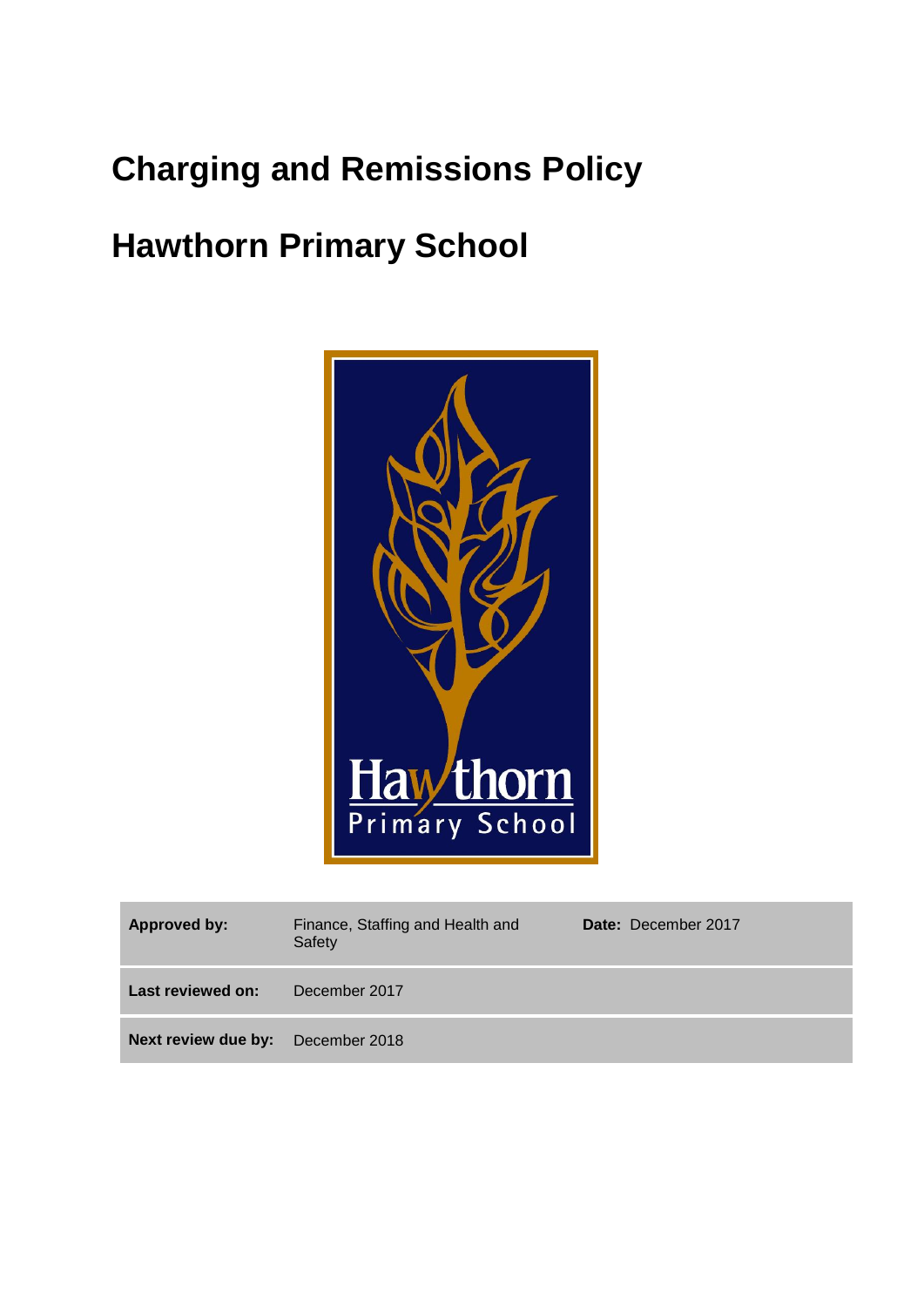# **Charging & Remissions**

# **Rationale**

All education during normal school hours is free. There will be no charge for any activity undertaken as part of the National Curriculum. The schools provide all books and equipment to be used at school.

The schools recognise the valuable contribution that the wide range of additional activities, including trips and residential experiences, can make towards pupil's personal and social education. We always try to subsidise the cost of the visit and it is our policy that every child should have the opportunity to attend.

The school will ensure that on no occasion where charges may be levied, as for example, for residential visits, any pupil is disadvantaged solely by their inability to pay.

# **Aims & Objectives**

The school will: Support every child to achieve their full potential; socially, physically, morally and educationally by providing additional activities. Sensitively make charges and ask for voluntary contributions where appropriate.

#### **Charges**

The School may charge for activities that are outside of the school curriculum and are not related in whole or in part to the National Curriculum (for example, full or partial costs of residential trips outside school hours).

Any charge may not exceed the actual cost of providing the activity divided equally by the number of pupils participating in the activity.

# **Voluntary Contributions**

When organising school trips or visits which enrich the curriculum and educational experience of the children, the school may invite parents to contribute to the cost of the trip. All contributions are voluntary. If insufficient voluntary contributions are received, it may be necessary to cancel a trip. If a trip goes ahead, it may include children whose parents have not paid any contribution. These children will not be treated differently from any others. If a parent wishes their child to take part in a school trip or event, but is unwilling or unable to make a voluntary contribution, the child will be allowed to participate fully in the trip or activity. It may be necessary for the school to pay the additional costs in order to support the visit. Parents have a right to know how each trip is funded. The school will provide this information on request.

The following is a list of additional activities or costs which may be organised by the school and for which voluntary contributions from parents may be required:

 $\square$  visits to museums:

- $\square$  sporting activities which require transport expenses;
- $\Box$  outdoor adventure activities:
- $\Box$  visits to the theatre:
- $\square$  school trips which incur entry fees or transport costs;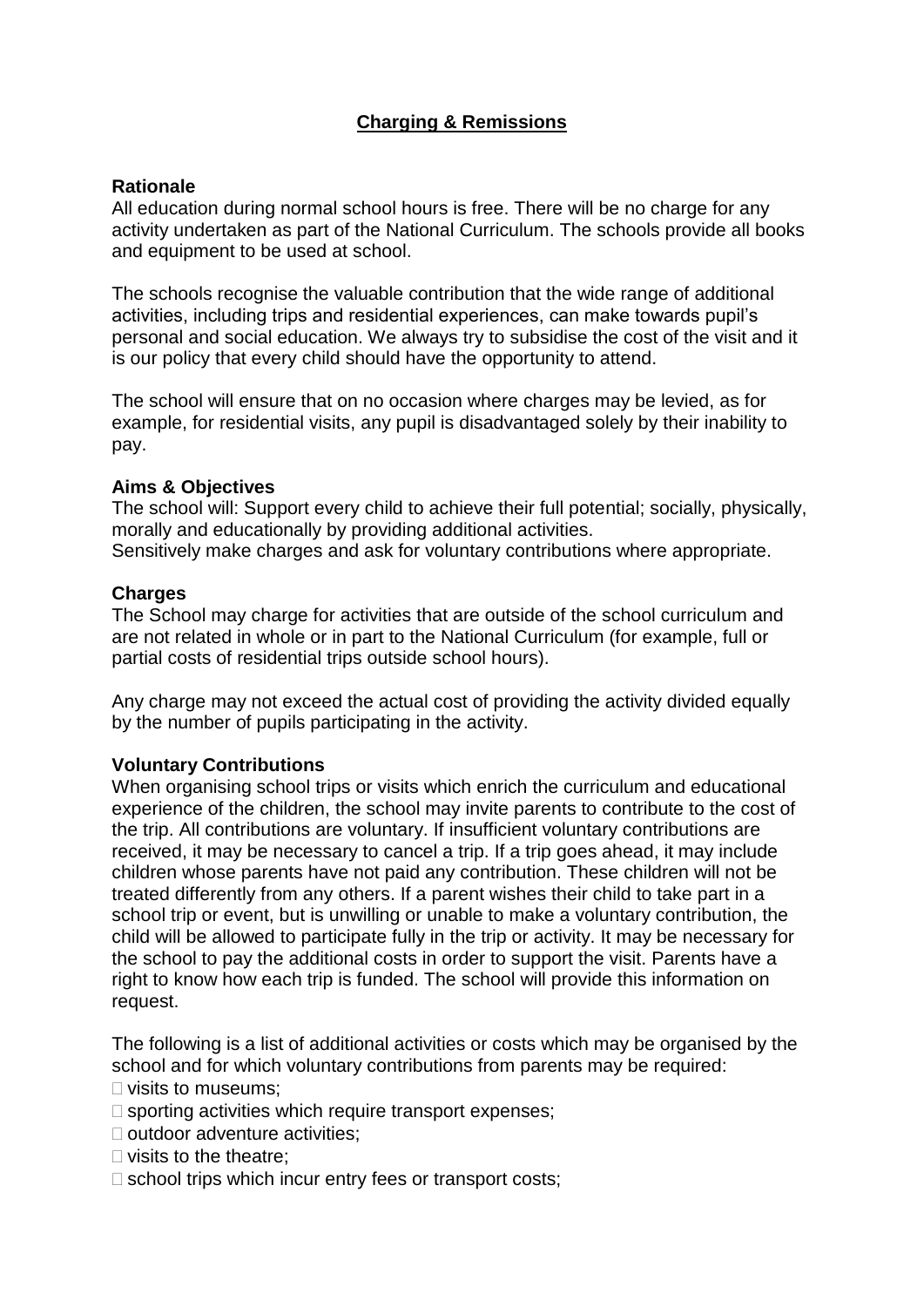#### $\Box$  musical events

 $\Box$  artists or drama workshops held in the school

 $\Box$  cooking or art activities during the school day but only if the pupil takes the item home and the teacher has advised the parent/s prior to the activity This list is not exhaustive.

#### **Residential Visits**

If the school organises a residential visit in school time or mainly school time, which is to provide education directly related to the National Curriculum, there is no charge for the education. However, a charge to cover the costs of board and lodging and a voluntary contribution for transport and activity costs could be sought. If parents are experiencing financial difficulty they are invited to discuss the matter in confidence with the Headteacher.

Parents who can prove they are in receipt of the following benefits will be exempt from paying the cost of board and lodging:

- Universal Credit in prescribed circumstances;
- Income Support;
- Income based Job Seekers Allowance:
- Support under the part VI of the Immigration and Asylum Act 1999;
- Child Tax Credit, provided that Working Tax Credit is not also received and the family's income (as assessed by Her Majesty's Revenue and Customs) does not exceed £16, 190 (financial year 2013/14);
- The quarantee element of State Pension Credit;
- An income related employment and support allowance that was introduced on 27 October 2008.

# **Music Tuition**

All children study music as part of the normal school curriculum. There is no charge for this. There is a charge for individual or group music tuition if this is not part of the National Curriculum.

# **Swimming**

The school organises swimming lessons for 30 children over the year and some booster sessions where needed. We make no charge for this activity.

# **Damage and Breakages**

Parents may be asked to pay for the cost of replacement or repair of any property and equipment, where the School considers the damage or loss to be the fault of the pupil's misbehaviour or negligence.

# **Remissions**

The school will give consideration to the remission of charges to parents or carers who receive certain benefits.

Children of families who receive these payments may also be entitled to free school meals. Families who wish to be considered for remission charges (where the school